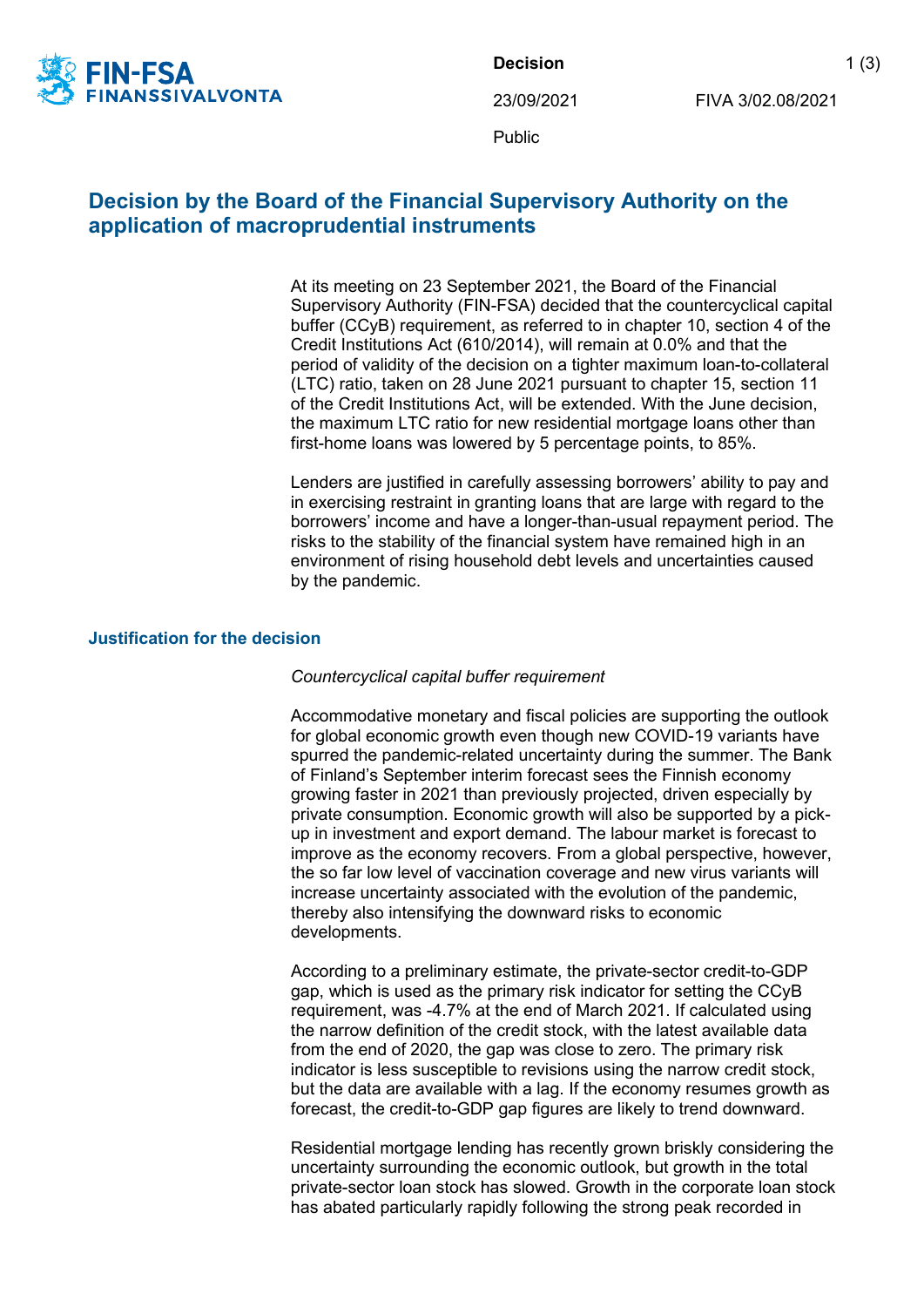

**Decision** 2 (3)

23/09/2021 FIVA 3/02.08/2021

Public

spring 2020. However, the economic recovery and rebound in investment demand are expected to stimulate demand for corporate credit in the coming months.

Based on supplementary risk indicators and other available indicators and statistics, there are no clear signs of such a build-up of cyclical risks as would require an increase in the CCyB rate.

## *Extension of the decision on a tighter maximum loan-to-collateral ratio*

House sales and mortgage lending continued at a brisk pace in spring 2021. In the first half of 2021, sales of old dwellings in housing companies and drawdowns of new housing loans were markedly higher than in previous years. The annual growth rate of the housing loan stock strengthened to about 4% in the spring. In the early part of 2021, the rise in house prices also accelerated in the Greater Helsinki region and the largest cities.

Household debt relative to disposable income reached a record high level once again in early 2021, at 133.6%. During the pandemic, household debt levels have risen especially due to growth in housing loans. The growth of housing corporation loans, which has been the main driver of indebtedness in previous years, has in turn slowed down.

Large loan amounts with longer-than-usual repayment periods have become more common, which has contributed to accelerating the growth of household indebtedness. In the first half of 2021, housing loans with a repayment period of over 26 years accounted for more than 13% of the total amount of new housing loans, compared with 9% a year earlier and ca. 5% two years earlier. Longer-than-usual housing loans are more common in the sub-regions of large cities, and these loans are also typically larger than other new housing loans.

The average size of new housing loans grew further in the first quarter of 2021. However, the share of loans with the highest LTC ratios decreased slightly for both new first-home loans and other new housing loans.

As a whole, the financial stability risks associated with mortgage lending have increased during the pandemic, which supports the use of macroprudential instruments for containing growth in household indebtedness and the risk of overheating in the housing market. In this respect, the decision taken by the FIN-FSA Board in June 2021 and effective in October to tighten the maximum LTC ratio to 85% for new residential mortgage loans other than first-home loans is still justified in terms of curbing the number of large housing loans in relation to collateral.

The maximum LTC ratio for first-home loans will not be tightened at this stage. It is justified to tighten macroprudential policies gradually and moderately. This is particularly important in the current uncertain